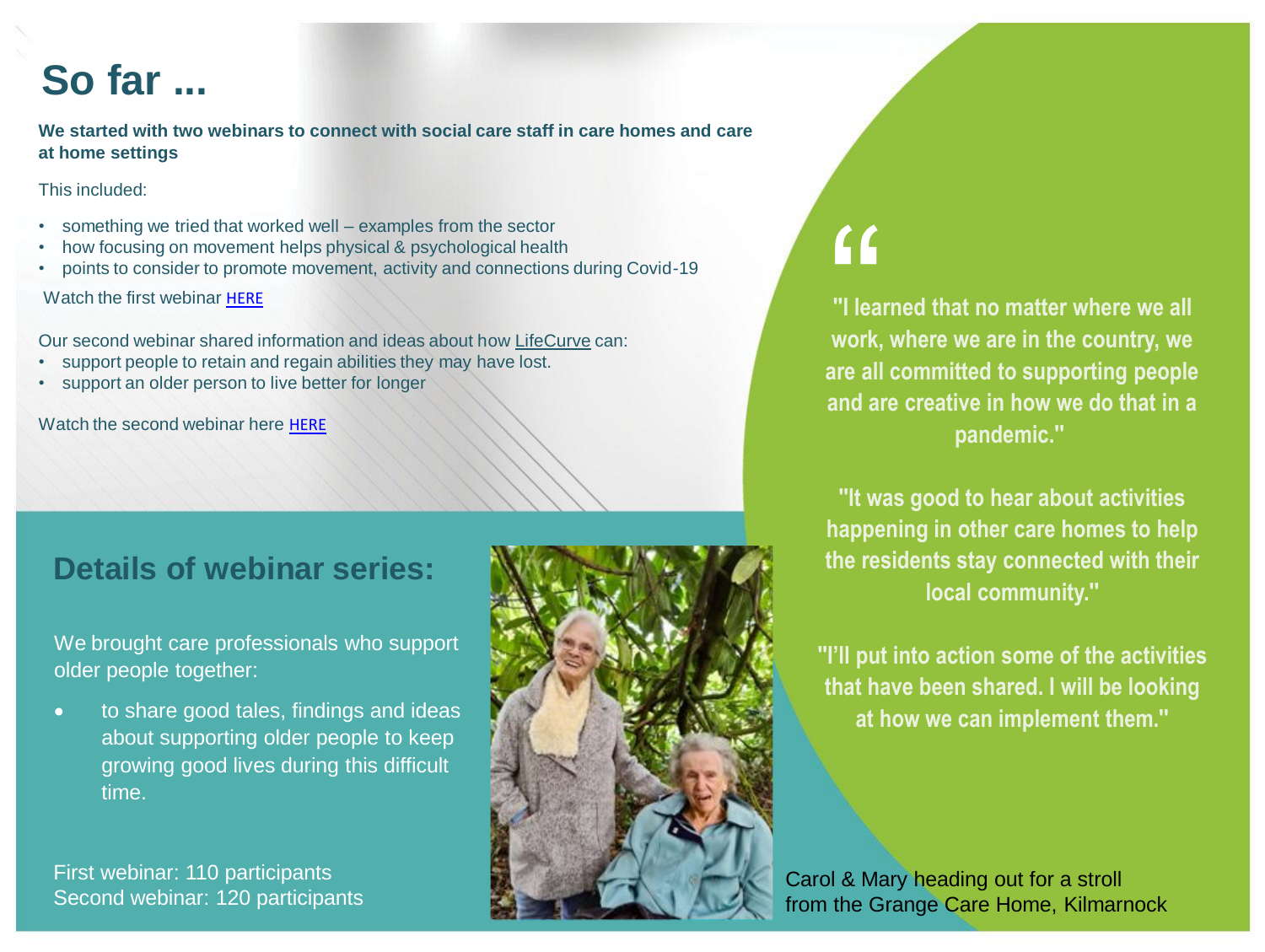

**NEXT STEPS** We will continue this work with people experiencing care, families, Allied Health Professionals (AHPs) and care professionals in care homes in

- Dumfries & Galloway
- Ayrshire & Arran

We will explore together

- how the skills of AHPs can support what matters to people who are living in care homes.
- how relationships between Care Homes & AHPs can be strengthened
- best routes to accessing AHPs and utilising AHP skills
- Testing a named AHP approach

We will use the skills, knowledge and expertise from our inspectors, who are connected with every registered care service in Scotland, together with intelligence from our scrutiny and quality improvement approaches.

This work will also raise the profile of social care as a positive career choice for AHP students.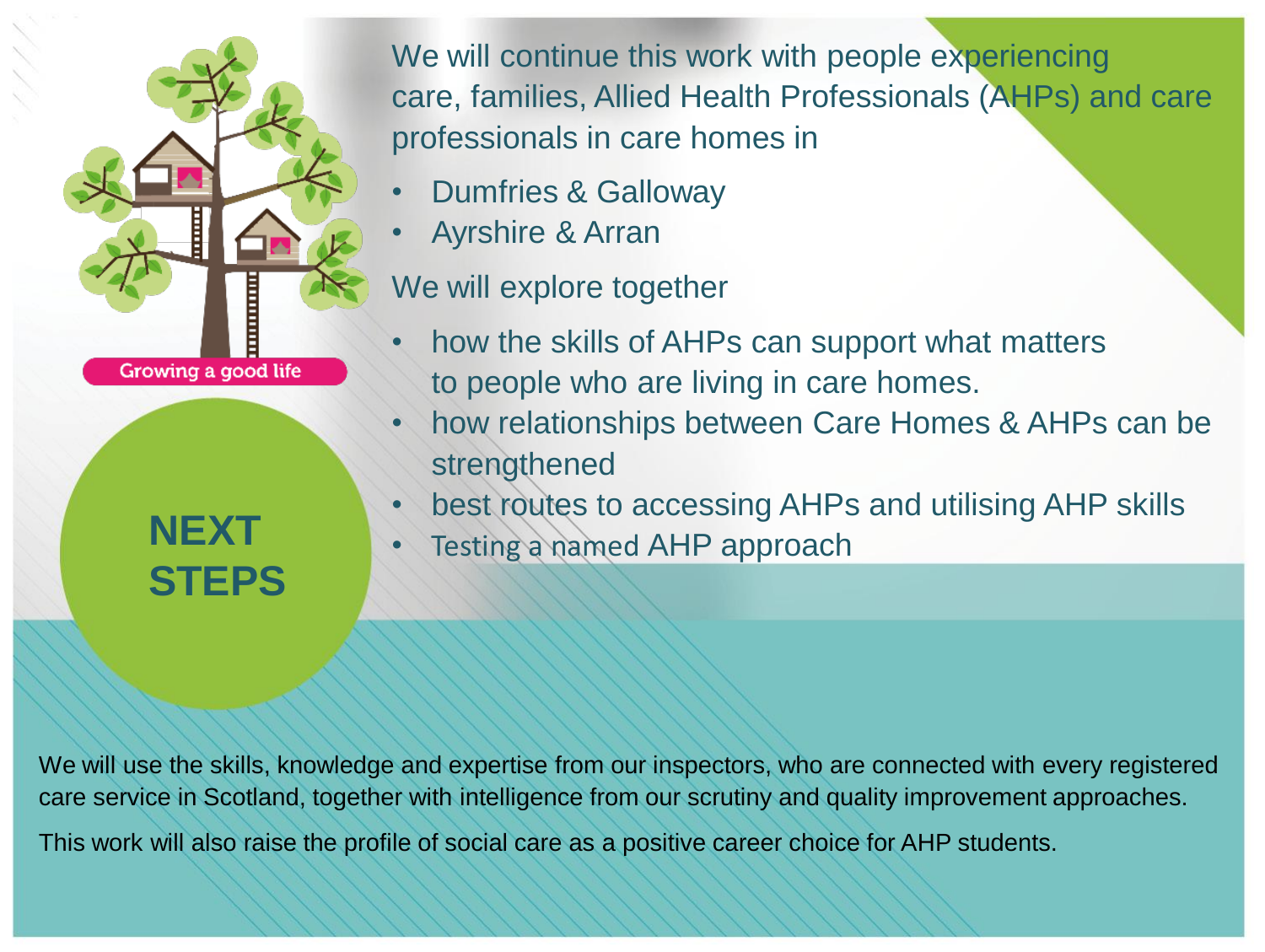# **OUTCOMES IMPACT**

#### **This excerpt from our wider Logic Model shows some of our hopes for this project.**

The success of Growing a Good Life is dependent on collaboration and partnership with people experiencing care, families and people working in social care and health. Part of this is building on the foundation of what is important for people living in care homes and their families and the staff supporting them. The "we" in the table reflects this partnership and collaboration.

| <b>Short term results</b>                                                                                                                   | <b>Medium term results</b>                                                                                   | The long term, ultimate results<br>of this project                                                                                   |
|---------------------------------------------------------------------------------------------------------------------------------------------|--------------------------------------------------------------------------------------------------------------|--------------------------------------------------------------------------------------------------------------------------------------|
| <b>Conversations with people living</b><br>in care homes to see what matters<br>to them and how AHPs can<br>contribute to meaning, purpose, | People living in care homes, their families and staff<br>feel supported and valued by AHPs                   | Increase in positive outcomes for people living in<br>care homes                                                                     |
| and wellbeing to their lives<br>Virtual workshops with:                                                                                     | The Universal, Targeted, and Individual AHP offer to<br>care homes is tested                                 | People living in care homes, their families and staff<br>know how to access the right AHP support/<br>intervention at the right time |
| <b>AHPs</b><br>$\bullet$<br><b>Care Home staff</b><br>$\bullet$                                                                             | Care Home staff have opportunities where needed to<br>increase their skills, knowledge and confidence across |                                                                                                                                      |
| Families of people living in care<br>$\bullet$<br>homes<br><b>Student AHPs</b><br>$\bullet$                                                 | a range of topics where AHPs can help                                                                        | AHP graduates view the social care sector as a<br>positive career choice                                                             |
| to understand the opportunities,                                                                                                            | An improved understanding of the benefits of having                                                          |                                                                                                                                      |
| barriers, expectations, and demand<br>for AHP intervention                                                                                  | a named AHP aligned to a care home                                                                           | AHPs are established as part of the<br>multidisciplinary support to care homes                                                       |
| <b>Building on these conversations to</b><br>test an agreed approach to having a                                                            | Understanding the needs of the care home<br>population triangulated with the workforce capacity              |                                                                                                                                      |
| named AHP in two Health Board<br>areas in four care homes                                                                                   | Increased range of AHP student placements and<br>experiences                                                 |                                                                                                                                      |
| <b>Exploration of testing an approach</b><br>to increase the range of AHP<br>student placements in care homes                               |                                                                                                              |                                                                                                                                      |
|                                                                                                                                             |                                                                                                              |                                                                                                                                      |